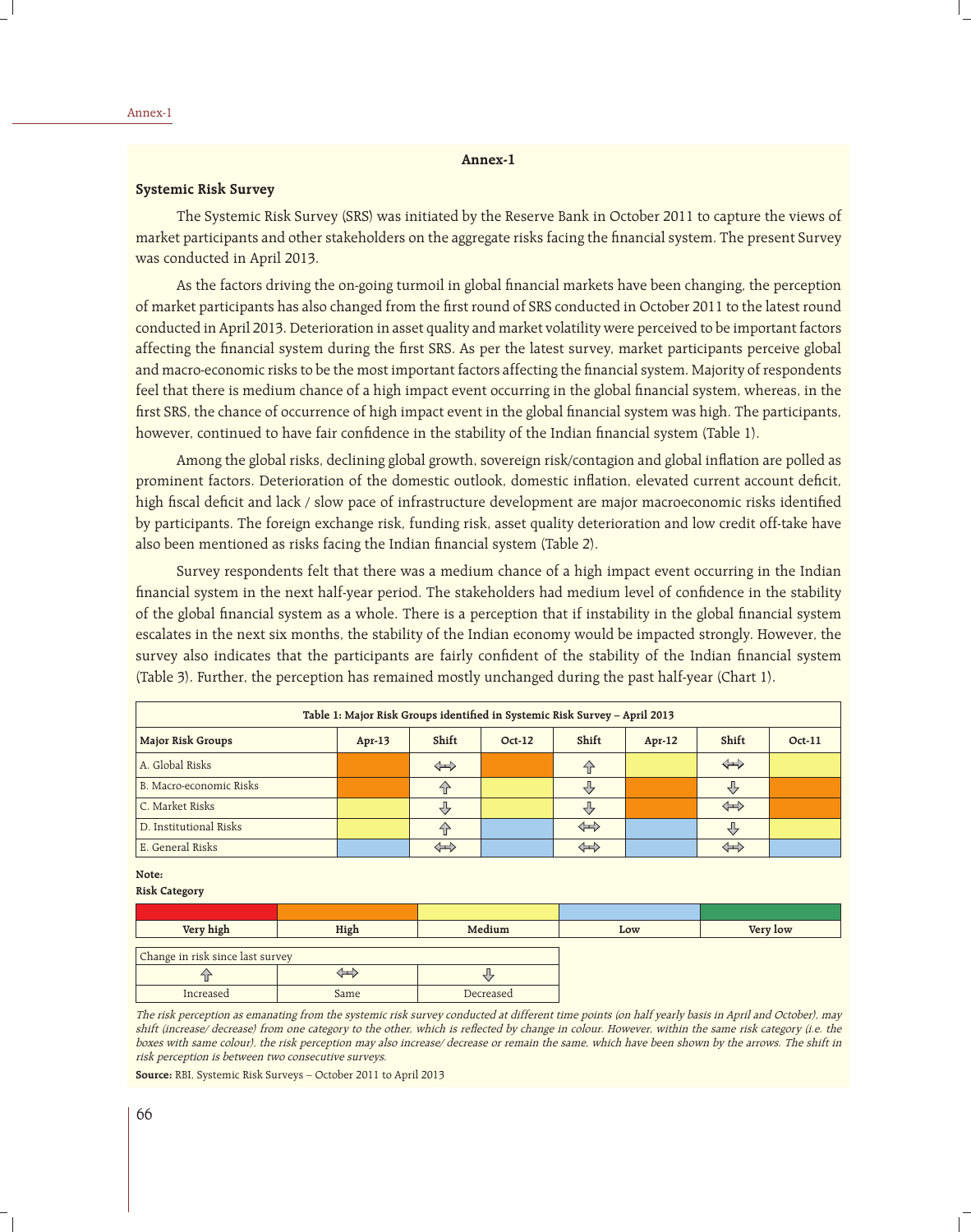|                         | radie 2: validus Kišks identinēti nī bystēmit Kišk burvēy – April 2019 |          |                   |               |
|-------------------------|------------------------------------------------------------------------|----------|-------------------|---------------|
| <b>Risk Item</b>        |                                                                        | $Apr-13$ | Changes           | <b>Oct-12</b> |
| A. Global Risks         | Global slow down                                                       |          | ⇩                 |               |
|                         | Sovereign Risk / Contagion                                             |          | ♦                 |               |
|                         | Funding Risk (External Borrowings)                                     |          | 仐                 |               |
|                         | Global Inflation / Commodity Price Risk (including crude oil prices)   |          | <b>介</b>          |               |
|                         | Other Global Risks                                                     |          | ⊕                 |               |
|                         | Deterioration in domestic economic outlook                             |          | ⊕                 |               |
|                         | Domestic Inflation                                                     |          | 仐                 |               |
|                         | <b>Current Account Deficit</b>                                         |          | 仐                 |               |
|                         | Capital inflows/outflows (Reversal of FIIs, Slow down in FDI)          |          | $\Leftrightarrow$ |               |
|                         | Sovereign rating downgrade                                             |          | 仐                 |               |
|                         | Fiscal Risk (High Fiscal deficit)                                      |          | $\Leftrightarrow$ |               |
|                         | Corporate Sector Risk (High Leverage/ Low Profitability)               |          | ⇩                 |               |
|                         | Lack / Slow pace of Infrastructure development                         |          | ⊕                 |               |
| B. Macro-economic Risks | <b>Real Estate Prices</b>                                              |          | ⊕                 |               |
|                         | Household savings                                                      |          | 仐                 |               |
|                         | Political Risk                                                         |          | ♦                 |               |
|                         | Other Macroeconomic Risks                                              |          | 仐                 |               |
|                         | Foreign Exchange Rate Risk                                             |          | ⊕                 |               |
|                         | <b>Equity Price Volatility</b>                                         |          | ⊕                 |               |
| C. Market<br>Risks      | Funding Risk / Liquidity Risk/ Interest Rate Risk                      |          | 仐                 |               |
|                         | Other Market Risks                                                     |          | $\Leftrightarrow$ |               |
|                         | Regulatory Risk                                                        |          | $\Leftrightarrow$ |               |
|                         | Asset quality deterioration                                            |          | 仝                 |               |
|                         | Additional capital requirements of banks                               |          | $\downarrow$      |               |
| Risks                   | Funding difficulties of banks                                          |          | 仐                 |               |
| D. Institutional        | Low credit off-take                                                    |          | 仐                 |               |
|                         | Excessive credit growth                                                |          | $\Leftrightarrow$ |               |
|                         | Operational Risk                                                       |          | 仐                 |               |
|                         | Other Institutional Risks                                              |          | $\Leftrightarrow$ |               |
|                         | Terrorism                                                              |          | $\Leftrightarrow$ |               |
|                         | Natural disaster                                                       |          | ⊕                 |               |
| E. General<br>Risks     | Social unrest (Increasing inequality)                                  |          | $\Leftrightarrow$ |               |
|                         | Other General Risks                                                    |          | $\Leftrightarrow$ |               |

## Table 2: Various Risks identified in Systemic Risk Survey - April 2013

## **Note:**

#### **Risk Category**

| Very high                        | High | Medium    | Low | Very low |
|----------------------------------|------|-----------|-----|----------|
| Change in risk since last survey |      |           |     |          |
|                                  | ᅩ    |           |     |          |
| Increased                        | Same | Decreased |     |          |

The risk perception as emanating from the systemic risk survey conducted at different time points (on half yearly basis in April and October), may shift (increase/ decrease) from one category to the other, which is reflected by change in colour. However, within the same risk category (i.e. the boxes with same colour), the risk perception may also increase/ decrease or remain the same, which have been shown by the arrows. The shift in risk perception is between two consecutive surveys

**Source:** RBI, Systemic Risk Surveys – October 2012 and April 2013